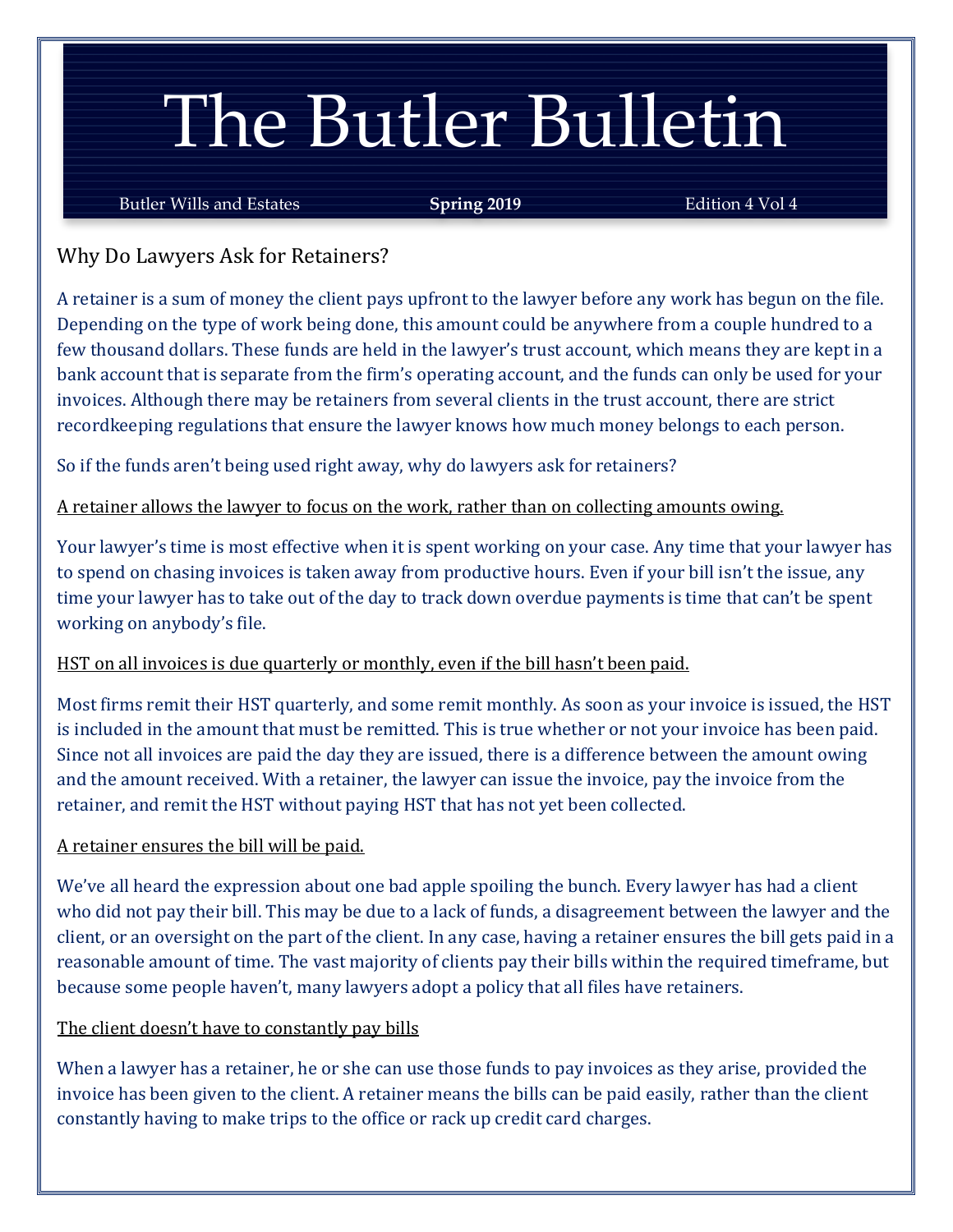#### DETERMINING CAPACITY WHEN SOMEONE IS BEING TREATED AT THE HOSPITAL

Frequently we receive calls from people who have a family member in the hospital who wants to make their estate planning documents. Usually the person wants a will, but sometimes they also want to put an Advance Healthcare Directive and Enduring Power of Attorney in place.

For anyone to give instructions for these documents they need to have capacity. This is true whether or not the person is in the hospital when they decide to have the documents made. However, there are some additional factors that need to be taken into consideration when making documents in a hospital.

#### **Medication**

Unlike most meetings, when a lawyer is visiting someone in the hospital there is a possibility that the client is medicated with strong drugs, like painkillers. The person might normally have his or her capacity, but substances like morphine can alter a person's ability to fully understand what is going on.

#### Undue Influence

It is incredibly easy to take advantage of someone who is in the hospital. Not only is the person there for medical treatment, but they also likely aren't getting enough rest, are stressed, and are afraid of what might happen to them. Add in some medications and you have a recipe for undue influence.

#### Communication

Sometimes communication issues are misdiagnosed as incapacity. For example, when someone can't hear the question properly, they might give an answer that doesn't make sense. Alternatively, there might be a physical reason that prevents the person from communicating in their usual way, such as an injury to the vocal chords.

It is important that the lawyer takes all possible steps to determine whether the person is struggling due to one of these factors, or if he or she has lost their capacity.

# *What's the difference between "lawyer" and "attorney"?* • • •

While often used interchangeably, these two terms have very different meanings. Much of the confusion surrounding these words stems from the fact that a lot of the media consumed in Canada is American. As a result, a large portion of people's legal vocabulary comes from American TV shows, movies, and blogs.

In the USA, the term "attorney" is short for "attorney-at-law". This means the person you hire to complete legal work, who has been to law school, called to the bar, and who is licensed to practice law.

The Canadian equivalent is "lawyer". More and more often Canadians are referring to their lawyers as attorneys. Not only is this the incorrect term, but the title "attorney" refers to something else entirely in Canada.

"Attorney" in Canada does not mean a fancy name for "lawyer". An attorney is the person appointed under a document called *Power of Attorney.* This person is appointed to make financial decisions on behalf of someone else.

As with any legal situation, precision is incredibly important. Someone's responsibilities in Canada as an attorney are vastly different from a lawyer's responsibilities.

Unfortunately, most people don't realize there is a difference. Although the everyday terminology doesn't have an impact on most people, any legal representative should be aware of the difference.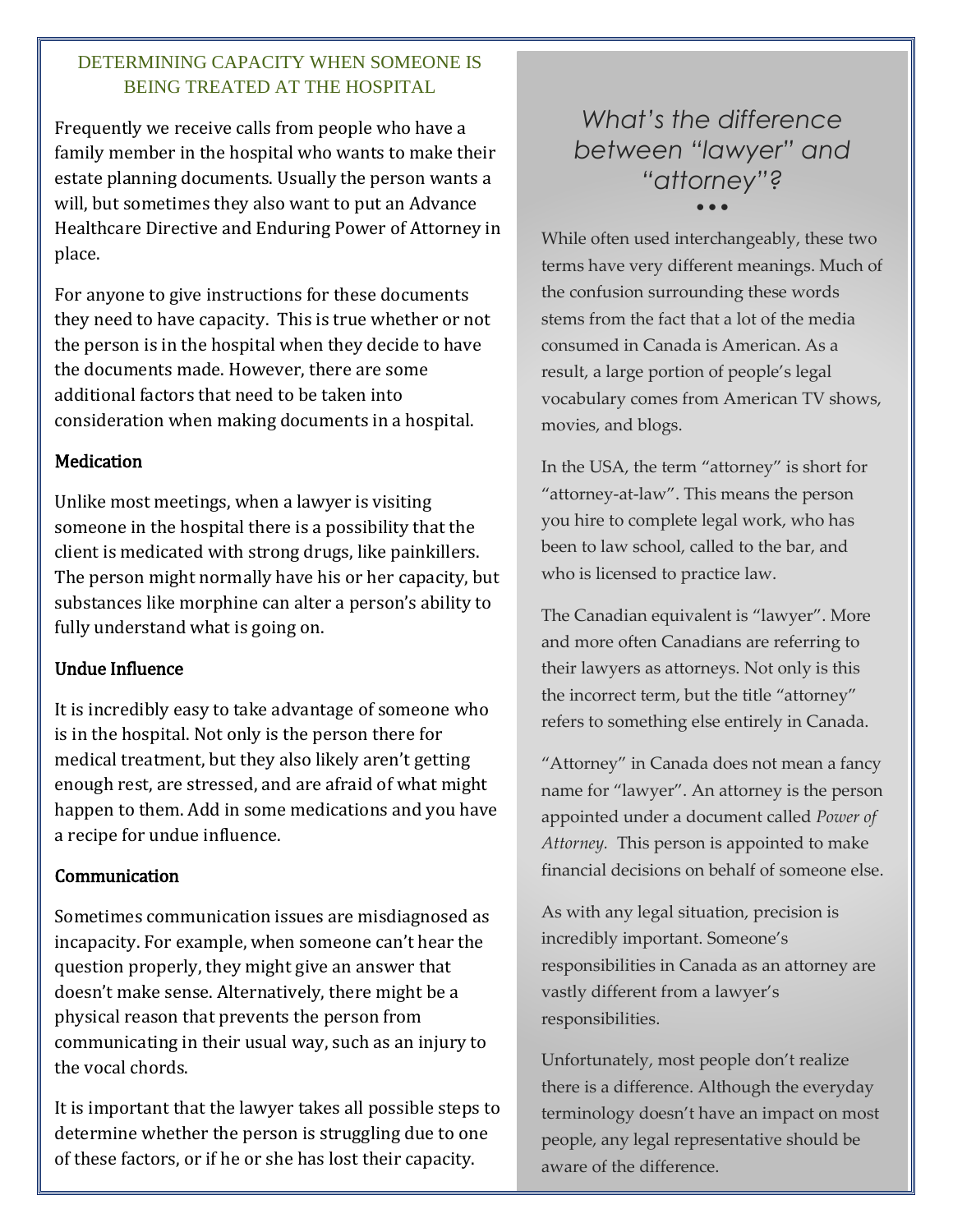# *Questions from our readers:*

# "I'm supposed to receive money from an estate, and I've filed for bankruptcy. Do I still get my inheritance?"

This is a question Lynne sees on her blog pretty frequently. Here is an excerpt of one of her posts addressing this topic, from [www.estatelawcanada.blogspot.ca](http://www.estatelawcanada.blogspot.ca/) :

A discharge of bankruptcy is an order of the court that says that the bankrupt person has fulfilled his or her obligations under the bankruptcy proceedings. Either all debts have been paid, or more likely, the property that was available for paying debts was divided up among creditors so that they were paid in part. While a person is undergoing the process and the court has not yet discharged him or her, any surplus income not needed for essentials is paid to the trustee in bankruptcy to be divided among the creditors.

If the person who is in bankruptcy is the beneficiary of an estate of someone who passed away, the bankrupt person's entire share of the estate will go to the trustee in bankruptcy. The trustee will use as much of the inheritance as is needed to pay all of the debts, even if this means the whole inheritance. If the trustee doesn't need all of the inheritance to pay the debts, then the surplus amount will be paid to the bankrupt person.

The bankrupt person can't legally waive his inheritance (i.e. decide he doesn't want it), and he can't assign it to someone else (i.e. say that he wants his inheritance paid to his wife or children or friends etc.). The trustee in bankruptcy has complete control over the bankrupt person's incoming money. The executor of the estate has no choice but to send the inheritance cheque to the trustee in bankruptcy. If the bankrupt person has been discharged by the court and later inherits money, he is free to receive it just like anyone else.

# *"I hired a lawyer for a trial about an estate. The judge ruled against me. Why do I still have to pay my lawyer's bill when he didn't get me what I wanted?"*

This is a question that people ask when they are frustrated over the outcome of their case. When you hire a lawyer, you are paying for the services provided, not the desired outcome. No lawyer is able to 100% guarantee that they will win the case, since there are so many factors that need to be considered. The lawyer can't control what the judge decides, what the other lawyer says, or what the decisions are for recent cases he can only present the best case possible based on the facts.

Regardless of what the judge decides, you hired your lawyer to represent you. This means you are responsible for paying for the time spent working on your file. Logically, if clients do not have to pay their bill when they lose in court, clients should also pay extra when everything goes in their favour. After all, if the price is based on the outcome the rule has to apply to both options.

This kind of situation may be different for other types of law. For example, there are personal injury firms that say they will bill you based on the settlement you receive. In this scenario, the amount you pay is directly related to the outcome of the case. However, this type of arrangement doesn't exist for estates.

At the end of the day, hiring a lawyer for their services is the same as being a customer at any other business. You wouldn't go to a mechanic and assume they'll fix your car for free – why would a lawyer be any different?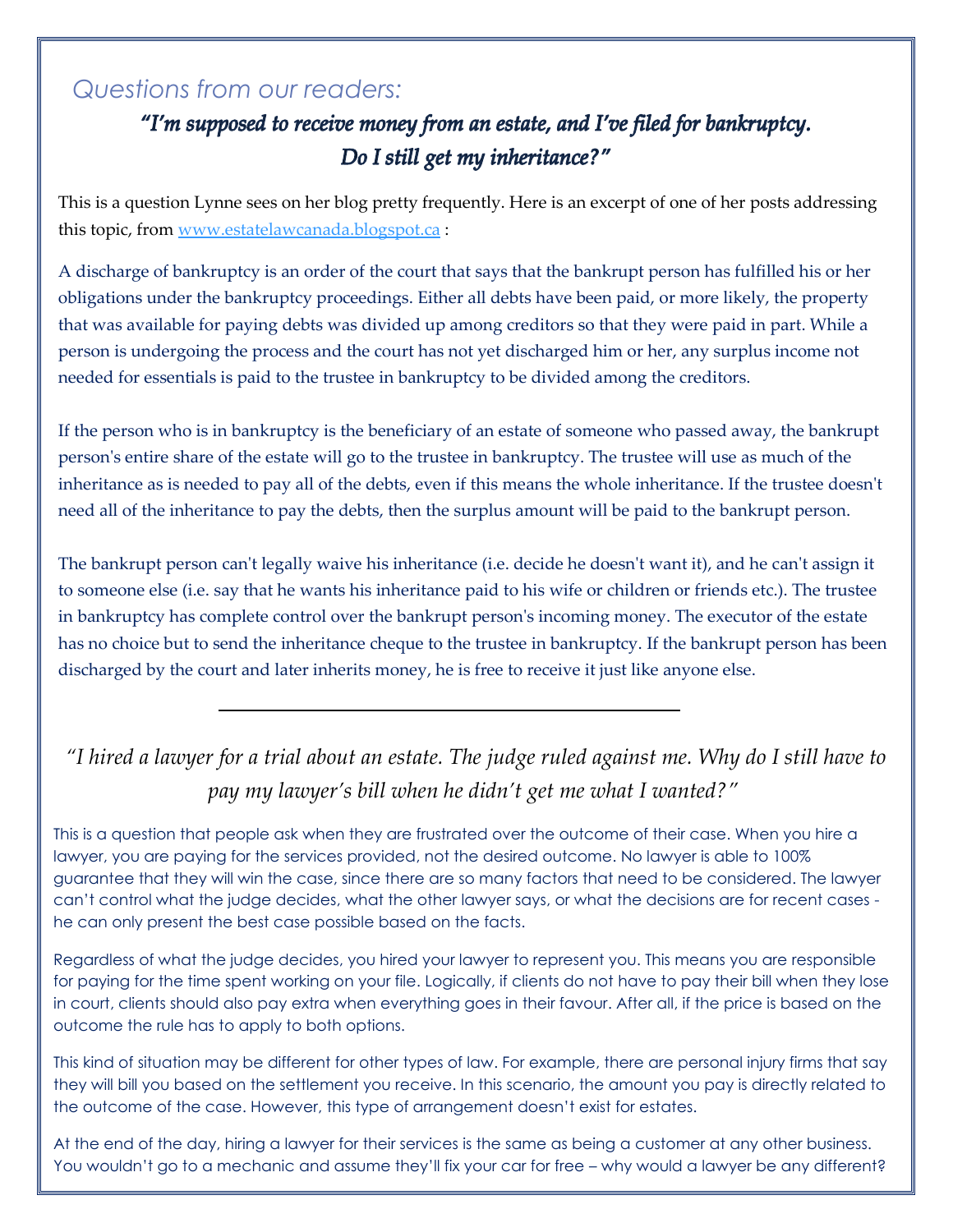#### **Adult Guardianship in Newfoundland and Labrador is Changing**

The procedure surrounding adult guardianship in Newfoundland and Labrador is changing. Currently in Newfoundland there are two types of adult guardianship – one for the person, and one for their estate. In order to become someone's guardian, the interested party has to apply for one or both types of guardianship, depending on the situation.

Applying to be the guardian of someone's estate is governed by *The Mentally Disabled Person's Estate Act, 1990*. This legislation explains what kinds of things a guardian can do.

Applying to be the guardian of a person is a bit different. There isn't any legislation in place to determine what kinds of decisions a guardian can make. At the moment, applications for this kind of guardianship rely on the specifics set out in the *Advance Healthcare Directives Act, 1995.* However, whether or not a person can be the guardian of another person is at the discretion of the court.

Now, thanks to a recent case from the Newfoundland and Labrador Court of Appeal, this is changing. This case helps determine whether or not the courts have the authority to make this decision, and puts some guidelines for people who are applying to become guardians of a mentally disabled person.

The major result of this case is that the application for guardianship now needs to include more information. Previously, the application briefly explained why the person requires a guardian, who the applicant is, and a bond ensuring that the proposed guardian won't take the person's money and run.

Applications for guardianship now need to address four basic points:

#### 1 – The Need for Assistance

This part of the application explains to the court why the person requires assistance, for both financial and personal matters. This may be due to mental illness, dementia, or any other cause. An affidavit signed by a physician is still required.

The explanation of the person's situation is much more detailed, and includes information about diagnoses.

#### 2 – Notice and a Chance to Respond

Ensuring that the person who needs assistance has been notified of the application and given the opportunity to respond is a massive change.

Applications for guardianship are made by way of petition, which means they are paper applications sent to the judge. In the vast majority of cases, there is no one on the other side of the application, so there is no court appearance.

Giving the person a chance to

respondente de la constantidad de la constantidad de la constantidad de la constantidad de la constantidad de<br>La constantidad de la constantidad de la constantidad de la constantidad de la constantidad de la constantidad

respond to the application means he or she has a voice in the situation. Any concerns can be aired, and the judge knows the person's opinion.

In cases of dementia, it may be that the person doesn't understand what is going on. This is still important information to give the judge.

#### 3 – Scope of the Guardianship

The goal of guardianship is to give the person as much help as they need without taking away their independence. Previously, a guardian would be able to make any decision for the person that he or she would be able to make for themselves.

With the new guidelines, the types of decisions that a guardian can make are more specific. For example, the application will now include statements like the guardian can pay the person's regular bills, decide whether or not the person needs to live in a care facility, and assist the person in picking up prescriptions.

#### 4 – Choice of Guardian

This guideline means the applicant has to explain to the court why he or she is a good choice to be the person's guardian. Perhaps they already provide the person with care, are the closest relative, or are the most qualified person in the individual's life.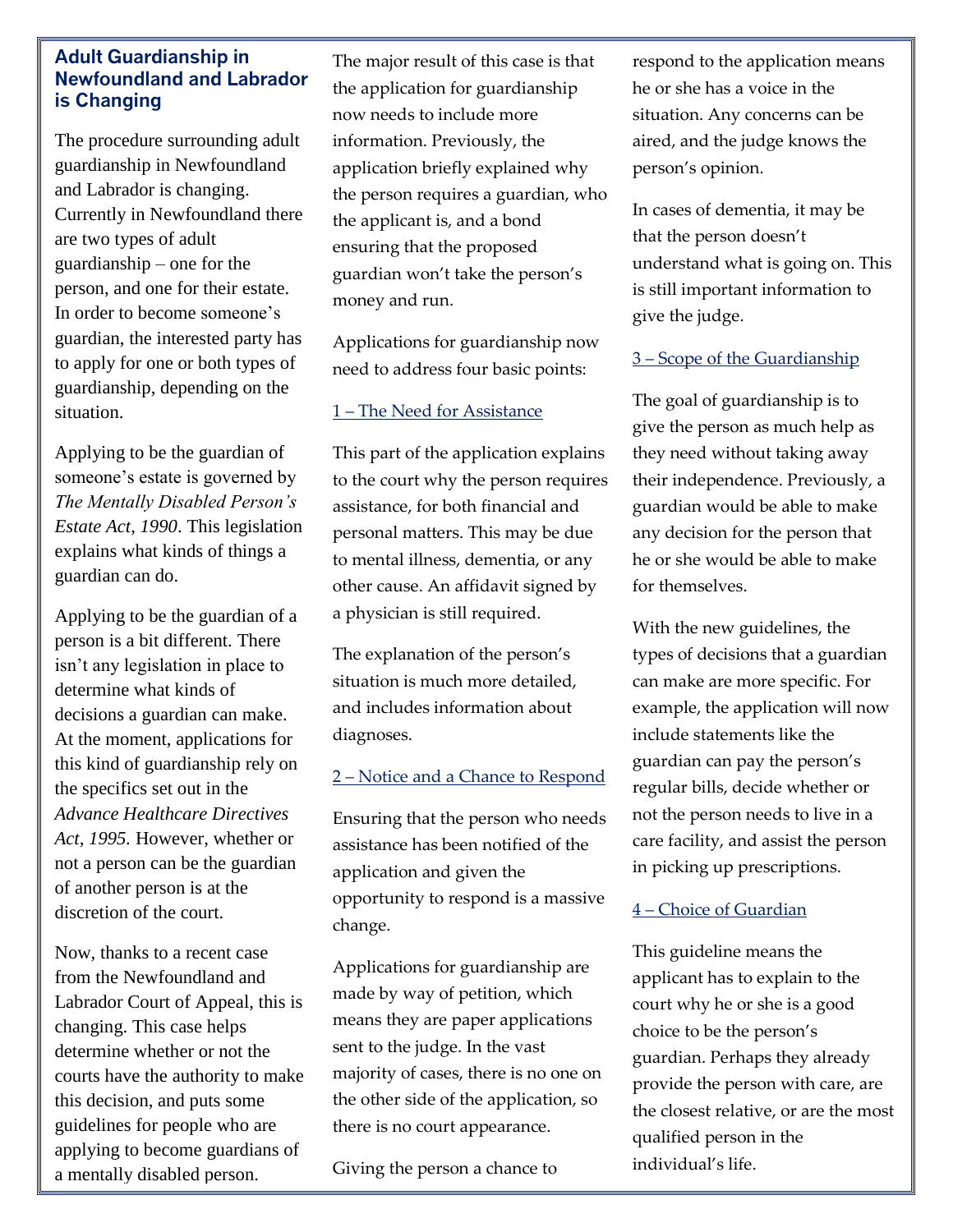# What happens if there is a mistake in a will?

Unfortunately, mistakes happen sometimes. When they happen in a will there can be disastrous consequences. One of the most important things a lawyer needs to do is be specific. What happens when there is a mistake in a will depends on what the mistake is. In wills, mistakes are most often typos due to human error. Keep in mind that a distribution that someone disagrees with is not a mistake.

#### Incorrect Spelling of a Name

This kind of mistake often creates more confusion than anything else. If the person is also referred to by their relationship to the deceased, this confusion can easily be cleared up. Also, if the name is mentioned multiple times in the will but is misspelled once, it can be reasonably assumed that the same person is being referred to throughout the document.

A bigger issue arises when there are people with very similar names and relationships, and one of them is misspelled. For example, say a will contains gifts to the person's daughters, Jane Smith and Joan Smith. If another clause leaves an item to "my daughter, Jan Smith" there could be a serious issue determining who that gift is meant to be for. It could be that the "e" was left off the end of "Jane", or that the "o" was left out of "Joan".

The executor is not allowed to determine how the assets are distributed. He or she would have to appear before a judge to seek direction about how to proceed.

#### Donations to Charities that Don't Exist

Accidently putting in an incorrect name for a charity can prevent the intended charity from receiving anything. One way to prevent this is to include the Canada Revenue Agency charitable registration number, but without this additional information an error can be difficult to rectify.

Recently a client brought in a will that left a gift to a church, but the clause referred to a "paris", rather than a "parish". There is no charitable registration number. The only way to clarify who is supposed to receive this donation is to contact the lawyer who wrote the will, and see if he has any notes about who the charity is. If not, the executor is going to have to go to court for direction.

#### A Missing Decimal

It is very common for an individual to leave sums of money to beneficiaries. However, a missing zero can mean the difference between someone receiving \$5000 and \$500. In this case there is little recourse for the beneficiary, unless they happen to fall into one of the groups of people who have the legal right to contest a will. It may also be possible to correct the amount if the lawyer has notes about what the testator wanted.

Unfortunately, feeling like everyone else got more does not entitle someone to contest a will. Unless the lawyer who wrote the will can definitively show that the gift was intended to be different, and a judge will rule that the executor can distribute the assets accordingly, the beneficiary cannot change what he or she receives.

One way to help prevent mistakes in wills is to review a draft of the will at home, prior to signing the document. This gives everyone ample time to read through the documents, and to catch any errors.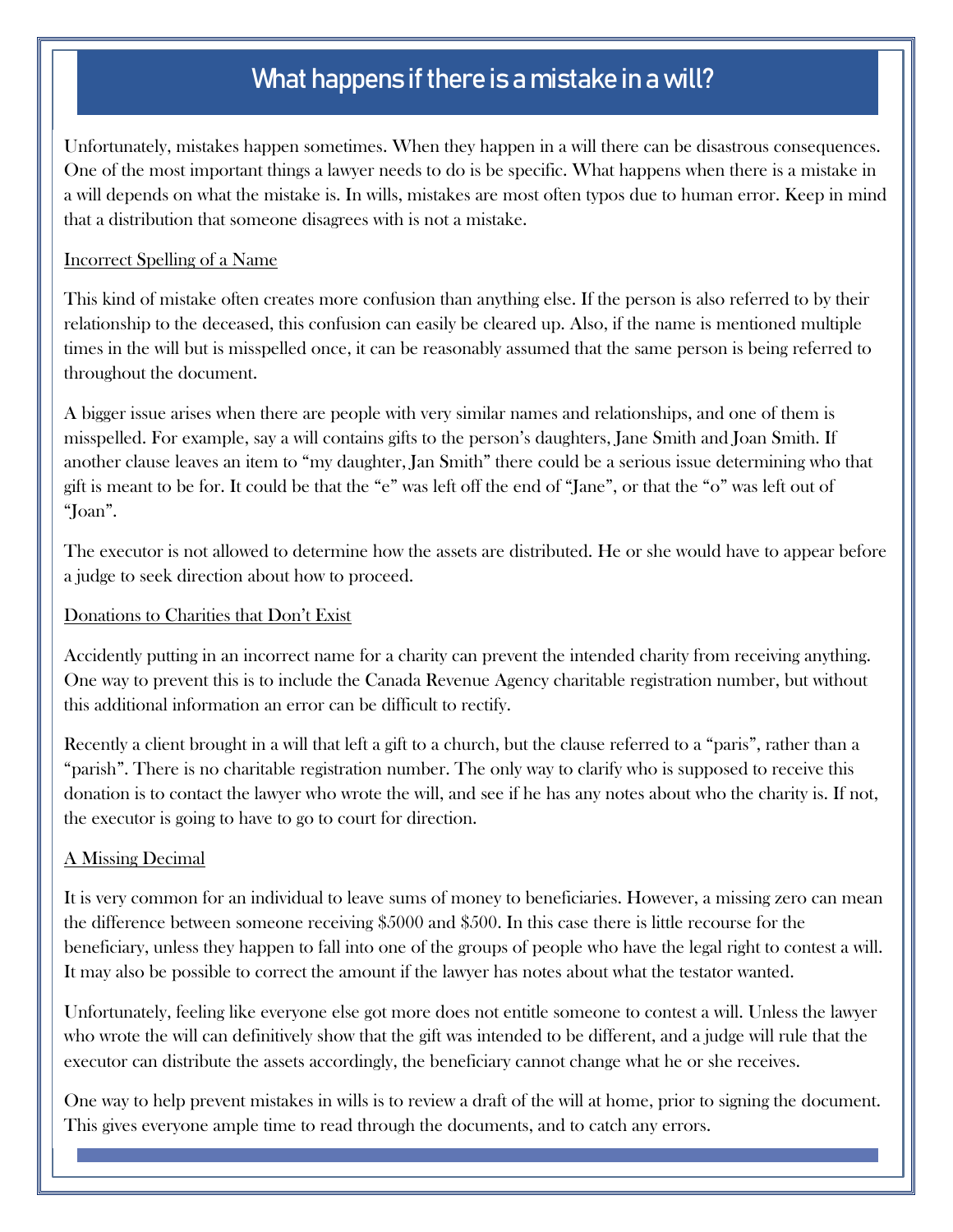# How Much an Executor Can Charge *if the will doesn't specify a rate*

Usually, the amount an executor can charge is specified in the will. Sometimes this a percentage of the estate, a flat rate, or an hourly rate. The executor must follow the amount outlined in the will.

So, what happens if the will doesn't say how much the executor should be paid? If the will says the executor is not to be paid anything, then that is the same as being paid zero dollars and the executor cannot claim anything for payment.

In a situation where the will doesn't say anything about payment one way or another, the executor can claim 1% to 5% of the gross value of the estate (the amount in the estate before any debts are paid). It's up to the executor to choose which percentage along this scale he or she wants to charge.

A general rule of thumb is the more complicated the estate, the more an executor can charge. For example, an estate that has rental properties, and business, international assets, or other complications will be more work. As a result, the executor may want to charge closer to 5%.

For an estate that has a couple bank accounts, a house, and an RRSP, the executor will likely charge closer to 1% of the estate as payment.

Also, the executor does not get to choose a percentage and be paid that amount no matter what. The amount the executor claims is included in the accounting presented to the residual beneficiaries. They must agree to the amount the executor claims.

## **Practical Tips for Being an Executor**

Knowing the duties of being an executor is a great place to start, but there is a lot to keep track of as an estate goes on. Here are a few practical tips to make acting as an executor easier.

#### **Keep every single receipt.**

When the time comes for you to account for all your actions as the executor, you will need to be able to show that every dime spent from the estate was for a legitimate estate expense.

Make sure you hold on to every receipt, from realtors to lawyers to the gas bill. You might not need to prove anything, but it's better to have the information and not need it.

#### **Record all the transactions.**

Every time money comes into or goes out of the estate, record the transaction in a ledger. Six months or a year down the road you won't be able to remember every little thing, so writing it down as it happens is the best way to keep yourself organized.

Keep track of the amounts, when they came in or went out, and what they were for. As an added bonus, the ledger can be used as your executor's accounting at the end.

#### **Send regular updates.**

Nothing sets an estate off on the wrong track like someone thinking someone else is keeping secrets. Prevent any confusion or suspicion by sending regular updates to the beneficiaries.

This can be as simple as an email every other week, or a letter once per month letting everyone know what has happened since the last update.